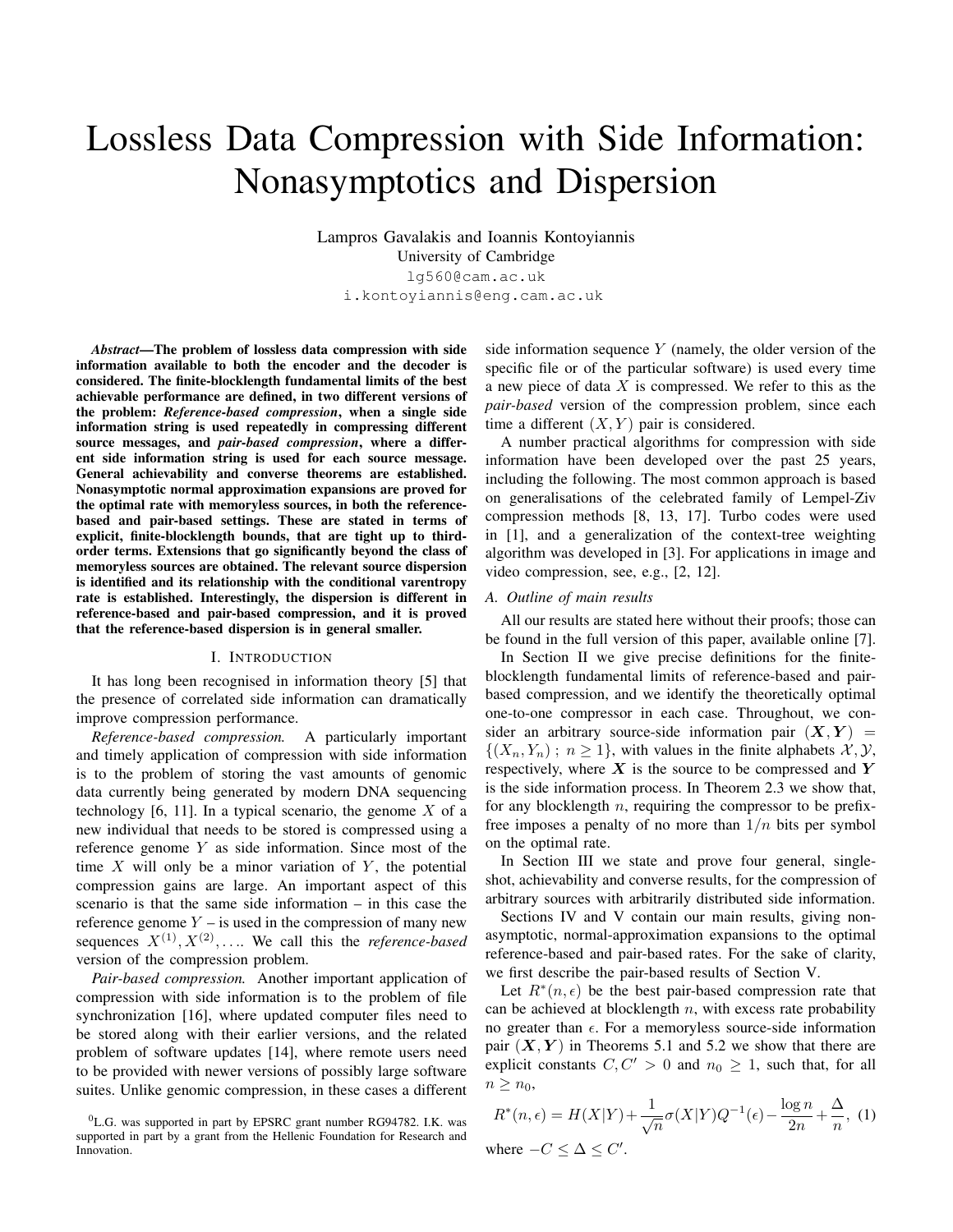Here, Q denotes the standard Gaussian tail function,  $Q(z) =$  $1 - \Phi(z)$ ,  $z \in \mathbb{R}$ ,  $H(X|Y) = H(X_1|Y_1)$  is the conditional entropy of  $X_1$  given  $Y_1$ , and,

$$
\sigma^2(X|Y) = \text{Var}(-\log P(X_1|Y_1)),
$$

is the *conditional varentropy* of  $X_1$  given  $Y_1$ . This generalizes the *minimal coding variance* of [9]. Throughout,  $\log = \log_2$ and all information-theoretic quantities are expressed in bits.

The bounds in (1) generalize the corresponding no-sideinformation results in Theorems 17 and 18 of [10]. Our proofs rely on the general coding theorems of Section II combined with appropriate versions of the classical Berry-Esséen bounds. An important difference with [10] is that the approximation used in the proof of the upper bound in [10, Theorem 17] does not admit a natural analog in the case of compression with side information. Instead, we use the tight approximation to the description lengths of the optimal compressor given in Theorem 3.4. Results analogous to (1) are also established in a slightly weaker form for the case of Markov sources [7].

In Section IV we consider the the reference-based setting. For any source-side information pair  $(X, Y)$ , we write  $x_i^j$  and  $X_1^j$  for the string  $(x_i, x_{i+1}, \ldots, x_j)$  with values in X and the block of random variables  $(X_i, X_{i+1}, \ldots, X_j)$ , respectively; and similarly for  $y_i^j$  and  $Y_i^j$ .

Given a fixed side information string  $y_1^n \in \mathcal{Y}^n$ , let  $R^*(n, \epsilon | y_1^n)$  denote the best pair-based compression rate that can be achieved at blocklength *n*, conditional on  $Y_1^n = y_1^n$ , with excess-rate probability no greater than  $\epsilon$ . Suppose that the distribution of  $Y$  is arbitrary, and that the source  $X$  is conditionally i.i.d. (independent and identically distributed) given  $Y$ . In Theorems 4.4 and 4.5 we prove that there are explicit finite constants  $C(y_1^n), C'(y_1^n) > 0$  and  $n_0(y_1^n) \ge 1$ , such that, for all  $n \ge n_0(y_1^n)$ , we have,

$$
R^*(n, \epsilon | y_1^n)
$$
  
=  $H_n(X | y_1^n) + \frac{1}{\sqrt{n}} \sigma_n(y_1^n) Q^{-1}(\epsilon) - \frac{\log n}{2n} + \frac{\Delta(y_1^n)}{n}, (2)$ 

where now the first-order rate is given by,

$$
H_n(X|y_1^n) = \frac{1}{n} \sum_{i=1}^n H(X|Y=y_i),
$$

the variance  $\sigma_n^2(y_1^n)$  is,

$$
\sigma_n^2(y_1^n) = \frac{1}{n} \sum_{i=1}^n \text{Var}(-\log P(X|y_i)|Y = y_i),
$$

and  $-C'(y_1^n) \leq \Delta(y_1^n) \leq C(y_1^n)$ . A numerical example illustrating the accuracy of the normal approximation in (2) is shown in Figure 1.

Note the elegant analogy between (1) and (2). Indeed, there is further asymptotic solidarity in the normal approximation of the two cases. If  $Y$  is ergodic, then for a random side information string  $Y_1^n$  we have,  $H_n(X|Y_1^n) \to H(X|Y)$ , as



Fig. 1: Normal approximation to the reference-based optimal rate  $R^*(n, \epsilon | y_1^n)$ for a memoryless side information process  ${Y_n}$  with Bern(1/3) distribution. The source  $\{X_n\}$  has  $X|Y = 0 \sim \text{Bern}(0.1)$  and  $X|Y = 1 \sim \text{Bern}(0.6)$ . The conditional entropy rate  $H(X|Y) \approx 0.636$ , whereas the entropy rate of the source is  $H(X) \approx 0.837$ . The side information sequence is taken to be  $y_1^n = 001001001 \cdots$  The graph shows  $R^*(\epsilon, n|y_1^n)$  itself, with  $\epsilon = 0.1$ , for blocklengths  $1 \leq n \leq 500$ , together with the normal approximation to  $R^*(\epsilon, n|y_1^n)$  given by the first three terms in the right-hand side of (2).

 $n \to \infty$ , with probability 1, but the corresponding variances are different: With probability 1,

$$
\sigma_n^2(Y_1^n) \to E\Big[\text{Var}\big(-\log P(X|Y)|Y\big)\Big], \qquad \text{as } n \to \infty,
$$

which is shown in Proposition 4.3 to be strictly smaller than  $\sigma^2(X|Y)$  in general. This admits the intuitively satisfying interpretation that, in reference-based compression, where a single side information string is used to compress multiple source messages, the optimal rate has smaller variability.

Although the approximation bounds in (2) do not directly relate the optimal finite-n rate  $R^*(n, \epsilon | y_1^n)$  to the optimal asymptotic rate  $H(X|Y)$ , in Theorem 4.6 we give an explicit, finite-n concentration bound, showing that, for a random side information string  $Y_1^n$ , the probability that  $R^*(n, \epsilon|Y_1^n)$ exceeds  $H(X|Y)$  by any  $\delta > 0$ , is exponentially small in n.

Finally, in Section VI we examine the pair-based dispersion  $D(X|Y)$ , defined as the limiting normalised variance of the optimal description lengths of  $X$  given  $Y$ , and the referencebased dispersion  $D(X|y)$  similarly defined for a given side information sequence  $y = y_1^{\infty}$ . Theorem 6.2 states that, under general conditions, the pair-based dispersion  $D(X|Y)$ is equal to the conditional varentropy rate  $\sigma^2(X|Y)$ , defined in (3), and relates  $D(X|Y)$  to the behaviour of the pair-based optimal rate  $R^*(n, \epsilon)$  as  $n \to \infty$  and  $\epsilon \to 0$ . Analogous results for the reference-based dispersion  $D(X|y)$  are established in Theorem 6.3.

## *B. Related work*

The is a direct relationship between the present development and current work on the Slepian-Wolf (SW) problem. Tan and Kosut [15] give a second-order multidimensional normal approximation to the SW region for memoryless sources. Chen et al. [4] refined the results of [15] by establishing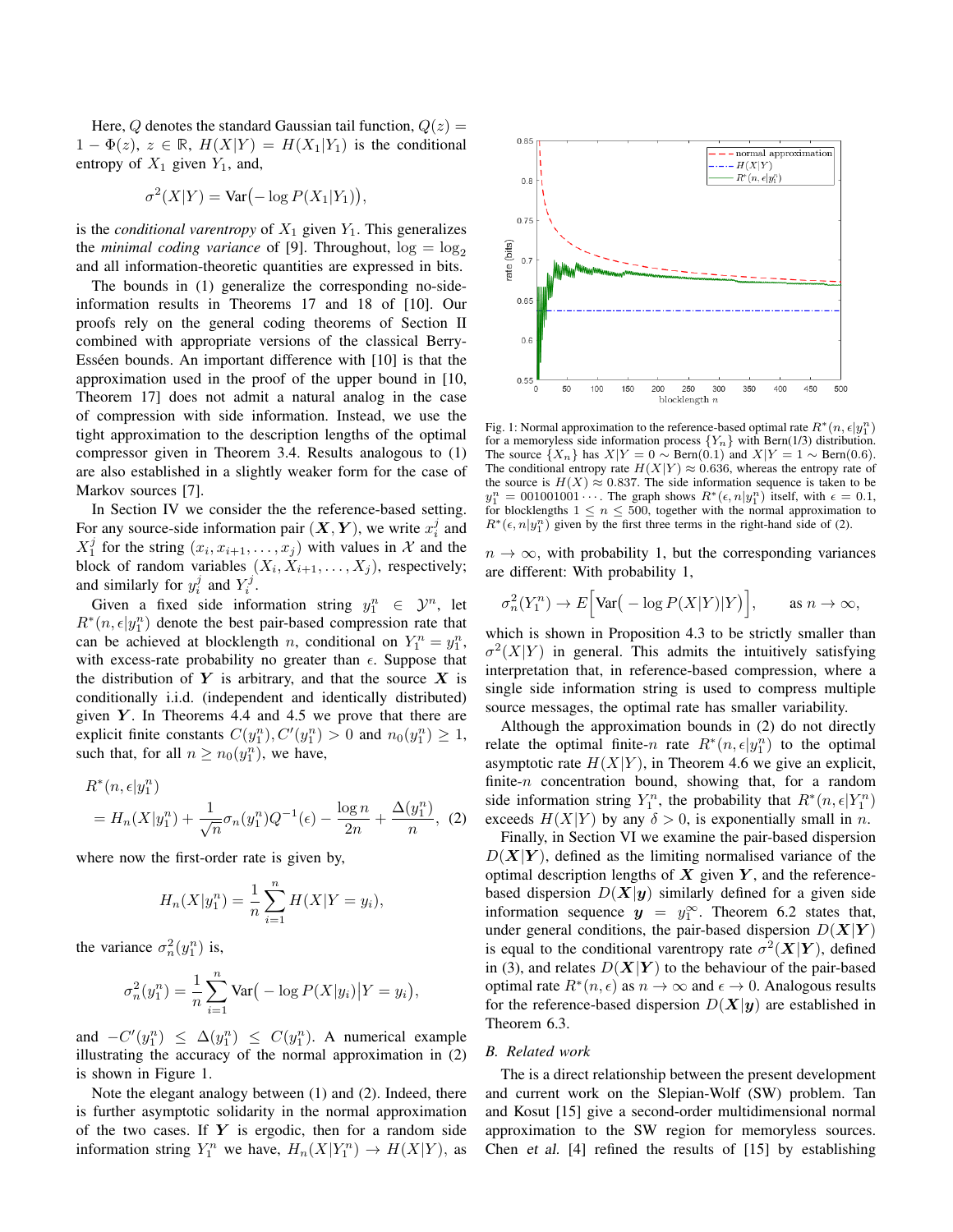inner and outer asymptotic bounds for the SW region, which are tight up to and including third-order terms. Since, by definition, any SW code is also a pair-based code for our setting, the achievability result from [4] implies a slightly weaker form of our Theorem 5.1, with an asymptotic  $O(1/n)$ term in place of the explicit  $C/n$  in (6). It is interesting that this level of accuracy can be derived both by random coding as in [4] and by deterministic methods as in Theorem 5.1.

## II. FUNDAMENTAL LIMITS

Let  $(X, Y) = \{(X_n, Y_n) ; n \geq 1\}$  be an arbitrary sourceside information pair with finite alphabets  $X, Y$ , respectively. Given a source string  $x_1^n \in \mathcal{X}^n$  and assuming  $y_1^n \in \mathcal{Y}^n$ is available to both the encoder and decoder, a *fixed-tovariable one-to-one compressor with side information*, of blocklength *n*, is a collection of functions  $f_n$ , where each  $f_n(x_1^n|y_1^n)$  takes a value in the set of all finite-length binary strings,  $\{0,1\}^*$ . For each  $y_1^n \in \mathcal{Y}^n$ ,  $f_n(\cdot | y_1^n)$  is assumed to be an injective function from  $\mathcal{X}^n$  to  $\{0,1\}^*$ , so that the compressed string  $f_n(x_1^n|y_1^n)$  is always uniquely and correctly decodable. The associated description lengths of  $\{f_n\}$  are,

$$
\ell(f_n(x_1^n|y_1^n)) = \text{length of } f_n(x_1^n|y_1^n), \quad \text{bits},
$$

where  $\ell(s)$  denotes the length, in bits, of a binary string s.

The following fundamental limits describe the best achievable performance among one-to-one compressors with side information.

Definition 2.1 (Reference-based optimal rate  $R^*(n, \epsilon | y_1^n)$ ): For any blocklength  $n$ , any fixed side information string  $y_1^n \in \mathcal{Y}^n$ , and any  $\epsilon \in [0,1)$ , let  $R^*(n, \epsilon | y_1^n)$  denote the smallest compression rate that can be achieved with excessrate probability no larger than  $\epsilon$ . Formally,  $R^*(n, \epsilon | y_1^n)$  is the infimum among all  $R > 0$  such that,

$$
\min_{f_n(\cdot|y_1^n)} \mathbb{P}\left[\ell(f_n(X_1^n|y_1^n)) > nR|Y_1^n = y_1^n\right] \le \epsilon,
$$

where the minimum is over all one-to-one compressors  $f_n(\cdot|y_1^n): \mathcal{X}^n \to \{0,1\}^*.$ 

*Definition 2.2 (Pair-based optimal rate*  $R^*(n, \epsilon)$ ): For any blocklength *n* and any  $\epsilon \in [0,1)$ , let  $R^*(n, \epsilon)$  denote the smallest compression rate that can be achieved with excessrate probability no larger than  $\epsilon$ . Formally,  $R^*(n, \epsilon)$  is the infimum among all  $R > 0$  such that,

$$
\min_{f_n} \mathbb{P}\left[\ell(f_n(X_1^n|Y_1^n)) > nR\right] \le \epsilon,
$$

where the minimum is over all one-to-one compressors  $f_n$ with side information.

The optimal compressor  $f_n^*$ . It is easy to see from Definitions 2.1 and 2.2 that, in both cases, the minimum is achieved by the same simple compressor  $f_n^*$ : For each side information string  $y_1^n$ ,  $f_n^*(\cdot | y_1^n)$  is the optimal compressor for the distribution  $\mathbb{P}(X_1^n = \cdot | Y_1^n = y_1^n)$ , namely, the compressor that orders the strings  $x_1^n$  in order of decreasing probability  $\mathbb{P}(X_1^n = x_1^n | Y_1^n = y_1^n)$ , and assigns them codewords from  $\{0,1\}^*$  in lexicographic order; cf. Property 1 in [10].

**Prefix-free compressors.** Let  $R_p^*(n, \epsilon | y_1^n)$  and  $R_p^*(\epsilon, n)$  be the corresponding fundamental limits as those in Definitions 2.1 and 2.2, when the compressors are required to be prefix-free. As it turns out, the prefix-free condition imposes a penalty of at most  $1/n$  on the rate.

*Theorem 2.3:* For all  $n \ge 1$  and any  $0 \le \epsilon < 1$ :

$$
R^*(n, \epsilon) \le R_p^*(n, \epsilon) \le R^*(n, \epsilon) + \frac{1}{n},
$$
  

$$
R^*(n, \epsilon | y_1^n) \le R_p^*(n, \epsilon | y_1^n) \le R^*(n, \epsilon | y_1^n) + \frac{1}{n}.
$$

## III. CODING THEOREMS FOR ARBITRARY SOURCES

Consider two arbitrary discrete random variables  $(X, Y)$ , with joint (PMF)  $P_{X,Y}$ , taking values in X and Y, respectively. For the sake of simplicity we may assume, without loss of generality, that the source alphabet  $\mathcal X$  is the set of natural numbers  $\mathcal{X} = \mathbb{N}$ , and that, for each  $y \in \mathcal{Y}$ , the values of X are ordered with nonincreasing conditional probabilities given y, so that  $P(X = x | Y = y)$  is nonincreasing in x, for each  $y \in \mathcal{Y}$ .

Let  $f^* = f_1^*$  be the optimal compressor described in the last section, and write  $P_X$  and  $P_{X|Y}$  for the PMF of X and the conditional PMF of  $X$  given  $Y$ , respectively. The ordering of the values of X implies that, for all  $x \in \mathcal{X}, y \in \mathcal{Y}$ ,

$$
\ell(f^*(x|y)) = \lfloor \log x \rfloor.
$$

The following is a general achievability result that applies to both the reference-based and the pair-based versions of the compression problem:

*Theorem 3.1:* For all  $x \in \mathcal{X}, y \in \mathcal{Y}$ ,

$$
\ell(f^*(x|y)) \le -\log P_{X|Y}(x|y),
$$

and for any  $z \geq 0$ ,

P

$$
\mathbb{P}\big[\ell(f^*(X|Y))\geq z\big]\leq \mathbb{P}\big[-\log P_{X|Y}(X|Y)\geq z\big].
$$

The next two theorems give general converse results for the pair-based compression problem:

*Theorem 3.2:* For any integer  $k \geq 0$  and any  $\tau > 0$ :

$$
\mathbb{P}\left[\ell(f^*(X|Y)\geq k)\right] \geq \sup_{\tau>0} \left\{\mathbb{P}\left[-\log P_{X|Y}(X|Y)\geq k+\tau\right]-2^{-\tau}\right\}.
$$

*Theorem 3.3:* For any compressor f and any  $\tau > 0$ :

$$
\left[\ell(f(X|Y)) \leq -\log P_{X|Y}(X|Y) - \tau\right] \leq 2^{-\tau}(\lfloor \log |\mathcal{X}| \rfloor + 1).
$$

Our next result is one of the main tools in the proofs of the achievability results in the normal approximation bounds for  $R^*(n, \epsilon | y_1^n)$  and  $R^*(n, \epsilon)$ .

*Theorem 3.4:* For all  $x, y, \ell(f^*(x|y))$  is bounded below by,

$$
\log \left( \mathbb{E} \left[ \frac{1}{P_{X|Y}(X|y)} \mathbb{I}_{\{P_{X|Y}(X|y) > P_{X|Y}(x|y)\}} \middle| Y = y \right] \right) - 1,
$$

and bounded above by,

$$
\log \left( \mathbb{E} \left[ \frac{1}{P_{X|Y}(X|y)} \mathbb{I}_{\{P_{X|Y}(X|y) \ge P_{X|Y}(x|y)\}} \middle| Y = y \right] \right),
$$

where  $\mathbb{I}_A$  denotes the indicator function of an event A, with  $\mathbb{I}_A = 1$  when A occurs and  $\mathbb{I}_A = 0$  otherwise.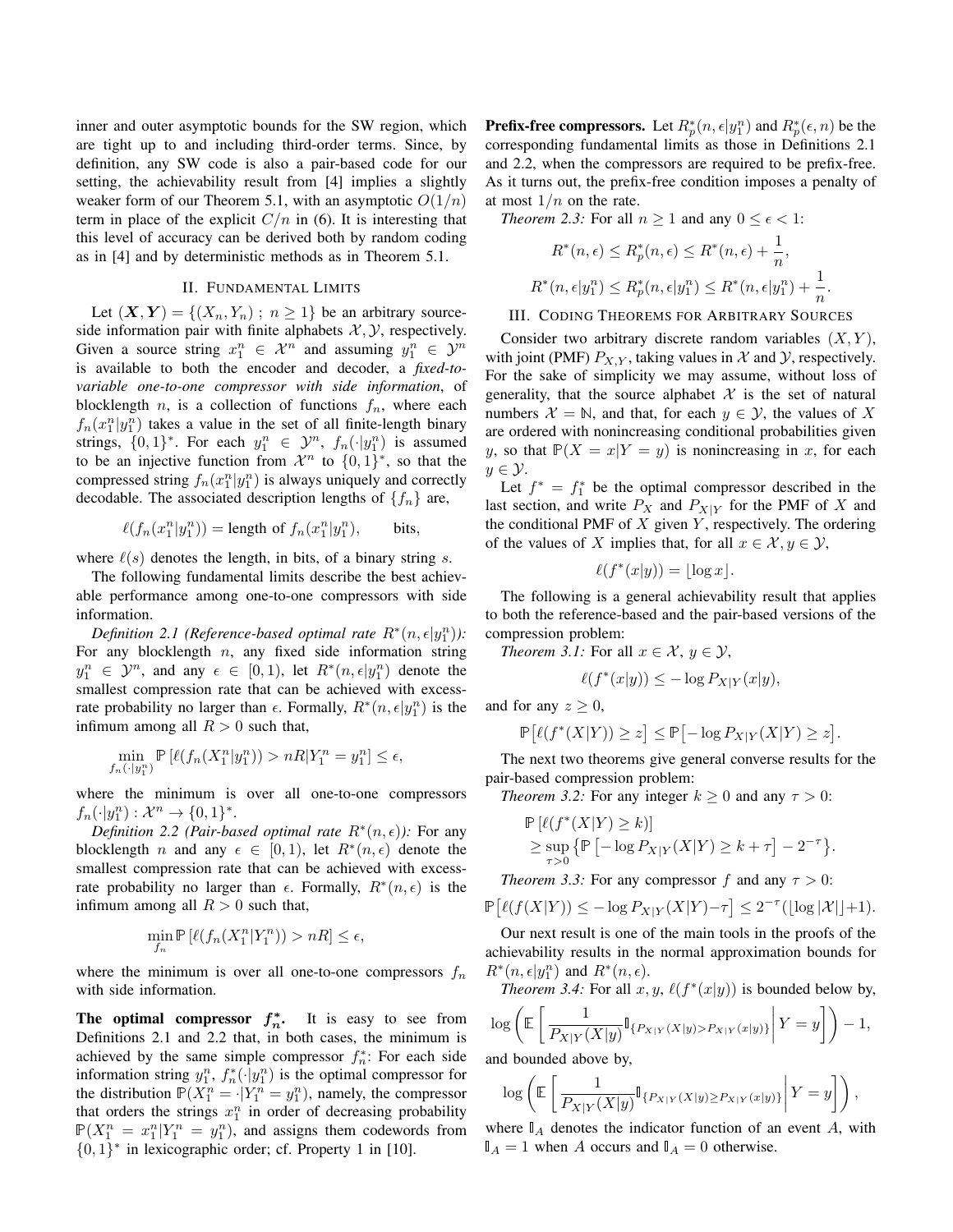## IV. NORMAL APPROXIMATION FOR  $R^*(n, \epsilon | y_1^n)$

### *A. Preliminaries: General sources*

Recall that, for any source-side information pair  $(X, Y)$ , the *conditional entropy rate*  $H(X|Y)$  is defined as:

$$
H(\boldsymbol{X}|\boldsymbol{Y}) = \limsup_{n \to \infty} \frac{1}{n} H(X_1^n|Y_1^n), \quad \text{bits/symbol}.
$$

If  $(X, Y)$  are jointly stationary, then the above lim sup is in fact a limit [5].

*Definition 4.1:* For a source-side information pair  $(X, Y)$ , the *conditional varentropy rate* is:

$$
\sigma^2(\mathbf{X}|\mathbf{Y}) = \limsup_{n \to \infty} \frac{1}{n} \text{Var}(-\log P(X_1^n|Y_1^n)). \tag{3}
$$

*Lemma 4.2:* For a broad class of jointly stationary and ergodic source-side information pairs  $(X, Y)$  that include: (a) Markov chains  $(X, Y)$  with all positive transition probabilities, and (b) irreducible and aperiodic, kth order Markov chains  $(X, Y)$  such that Y is also a kth order Markov chain, the lim sup in (3) is a limit, and:

$$
\sigma^2(\boldsymbol{X}|\boldsymbol{Y})\!=\!\lim_{n\to\infty}\frac{1}{n}\text{Var}\!\left(\!-\log\Big(\frac{P(X_1^n,Y_1^n|X_{-\infty}^0,Y_{-\infty}^0)}{P(Y_1^n|Y_{-\infty}^0)}\Big)\right)
$$

A characterization of the case when the conditional varentropy rate is zero for memoryless sources and Markov chains is given in [7].

## *B. Preliminaries: Conditionally-i.i.d. sources*

Suppose the source and side information,  $(X, Y)$ , consist of independent and identically distributed (i.i.d.) pairs  $\{(X_n, Y_n)\}\$ , or, more generally, that  $(\mathbf{X}, \mathbf{Y})$  is a *conditionally-i.i.d. source-side information pair*, i.e., that the distribution of Y is arbitrary, and for each n, given  $Y_1^n = y_1^n$ , the random variables  $X_1^n$  are conditionally i.i.d.,

$$
\mathbb{P}(X_1^n = x_1^n | Y_1^n = y_1^n) = \prod_{i=1}^n P_{X|Y}(x_i | y_i), \ x_1^n \in \mathcal{X}, y_1^n \in \mathcal{Y}.
$$

For any  $y \in Y$ , we write,  $H(X|y)$  for the entropy of the conditional distribution of X given  $Y = y$ , namely,  $-\sum_{x\in\mathcal{X}}P_{X|Y}(x|y)\log P_{X|Y}(x|y)$ , and,

$$
V(y) = \text{Var}[-\log P_{X|Y}(X|y)|Y = y].
$$
 (4)

We also write  $\hat{H}_X(Y)$  for the random variable,

$$
\hat{H}_X(Y) = -\sum_{x \in \mathcal{X}} P_{X|Y}(x|Y) \log P_{X|Y}(x|Y).
$$

Recall the definitions of  $H_n(X|y_1^n)$  and  $\sigma_n^2(y_1^n)$  in the Introduction.

*Proposition 4.3:* Suppose  $(X, Y)$  is an i.i.d. source-side information pair, with each  $(X_n, Y_n) \sim (X, Y)$ . Then, the conditional varentropy  $\sigma^2(X|Y) = \text{Var}(-\log P(X|Y))$  can also be expressed:

$$
\sigma^2(X|Y) = \mathbb{E}[V(Y)] + \text{Var}[\hat{H}_X(Y)].
$$

## *C. Direct and converse bounds*

*Theorem 4.4 (Converse for*  $R^*(n, \epsilon | y_1^n)$ ): Suppose  $(\mathbf{X}, \mathbf{Y})$ is a conditionally-i.i.d. source-side information pair. For any  $0 < \epsilon < \frac{1}{2}$ , the reference-based optimal compression rate,

$$
R^*(n, \epsilon | y_1^n) \ge H_n(X | y_1^n) + \frac{\sigma_n(y_1^n)}{\sqrt{n}} Q^{-1}(\epsilon) - \frac{\log n}{2n} - \frac{1}{n} \eta(y_1^n),
$$

for all,

.

$$
n > \frac{(1 + 6m_3\sigma_n^{-3}(y_1^n))^2}{4\big(Q^{-1}(\epsilon)\phi(Q^{-1}(\epsilon))\big)^2},
$$

and any side information string  $y_1^n$  such that  $\sigma_n^2(y_1^n) > 0$ , where  $\phi$  is the standard normal density,

$$
m_3 = \max_{y \in \mathcal{Y}} \mathbb{E}[| - \log P(X|y) - H(X|y)|^3], \quad (5)
$$

$$
\text{and}\;\; \eta(y_1^n)=\frac{\sigma_n^3(y_1^n)+6m_3}{\phi(Q^{-1}(\epsilon))\sigma_n^2(y_1^n)}.
$$

By the definitions, Theorem 4.4 obviously also holds for prefix-free codes.

Next we derive an upper bound to  $R^*(n, \epsilon | y_1^n)$  that matches the lower bound in Theorem 4.4 up to and including the third-order term. Note that, in view of Theorem 2.3, the result of Theorem 4.5 also holds for prefix-free codes, with  $R_p^*(n, \epsilon | y_1^n)$  and  $\zeta_n(y_1^n) + 1$  in place of  $R^*(n, \epsilon | y_1^n)$  and  $\zeta_n(y_1^n)$ , respectively.

*Theorem 4.5 (Achievability for*  $R^*(n, \epsilon | y_1^n)$ ): Let  $(\boldsymbol{X}, \boldsymbol{Y})$ be a conditionally-i.i.d. source-side information pair. For any  $0 < \epsilon \leq \frac{1}{2}$ , the reference-based optimal compression rate,

$$
R^*(n, \epsilon | y_1^n) \le H_n(X | y_1^n) + \frac{\sigma_n(y_1^n)}{\sqrt{n}} Q^{-1}(\epsilon) - \frac{\log n}{2n} + \frac{1}{n} \zeta_n(y_1^n),
$$

for all  $n > 36m_3^2/[\epsilon^2 \sigma_n^6(y_1^n)]$ , and any side information string  $y_1^n$  such that  $\sigma_n^2(y_1^n) > 0$ , where  $m_3$  is given in (5), and,

$$
\zeta_n(y_1^n) = \frac{6m_3}{\sigma_n^3(y_1^n)\phi(\Phi^{-1}(\Phi(Q^{-1}(\epsilon)) + \frac{6m_3}{\sqrt{n}\sigma_n^3(y_1^n)}))} + \log\left(\frac{\log e}{\sqrt{2\pi\sigma_n^2(y_1^n)}} + \frac{12m_3}{\sigma_n^3(y_1^n)}\right).
$$

Although the normal approximation description of  $R^*(n, \epsilon | y_1^n)$  in the last two theorems is quite detailed and accurate up to and including the third-order term, both the rate  $H_n(X|y_1^n)$  and the "dispersion"  $\sigma_n^2(y_1^n)$  depend on  $y_1^n$ , so it is natural to ask if anything can be said about the behaviour of  $R^*(n, \epsilon | y_1^n)$  for "typical"  $y_1^n$ s. In Theorem 4.6 we show that if the source-side information pair  $(X, Y)$  is i.i.d., then  $R^*(n, \epsilon|Y_1^n) \approx H(X|Y)$  with high probability.

*Theorem 4.6 (Concentration for*  $R^*(n, \epsilon|Y_1^n)$ ): Suppose  $(X, Y)$  is an i.i.d. source-side information pair. Then, for any  $0 < \epsilon \leq 1/2$ , and any  $\delta > 0$ , we have,

$$
\mathbb{P}[R^*(n, \epsilon|Y_1^n) \ge H(X|Y) + \delta]
$$
  
\n
$$
\le \exp\left\{-\frac{n}{32} \left[ \min\left\{\frac{\bar{v}}{v^*}, \frac{\delta}{\log |\mathcal{X}|}\right\}^2 - \frac{32 \log_e 2}{n} \right\} \right\},\
$$

where  $\bar{v} = \mathbb{E}[V(Y)]$  and  $v^* = \max_y V(y)$ , with V defined in (4), for all *n* greater than an explicitly identified  $n_1$ , depending on  $\delta$ ,  $\epsilon$ , and the distribution of  $(\mathbf{X}, \mathbf{Y})$ .